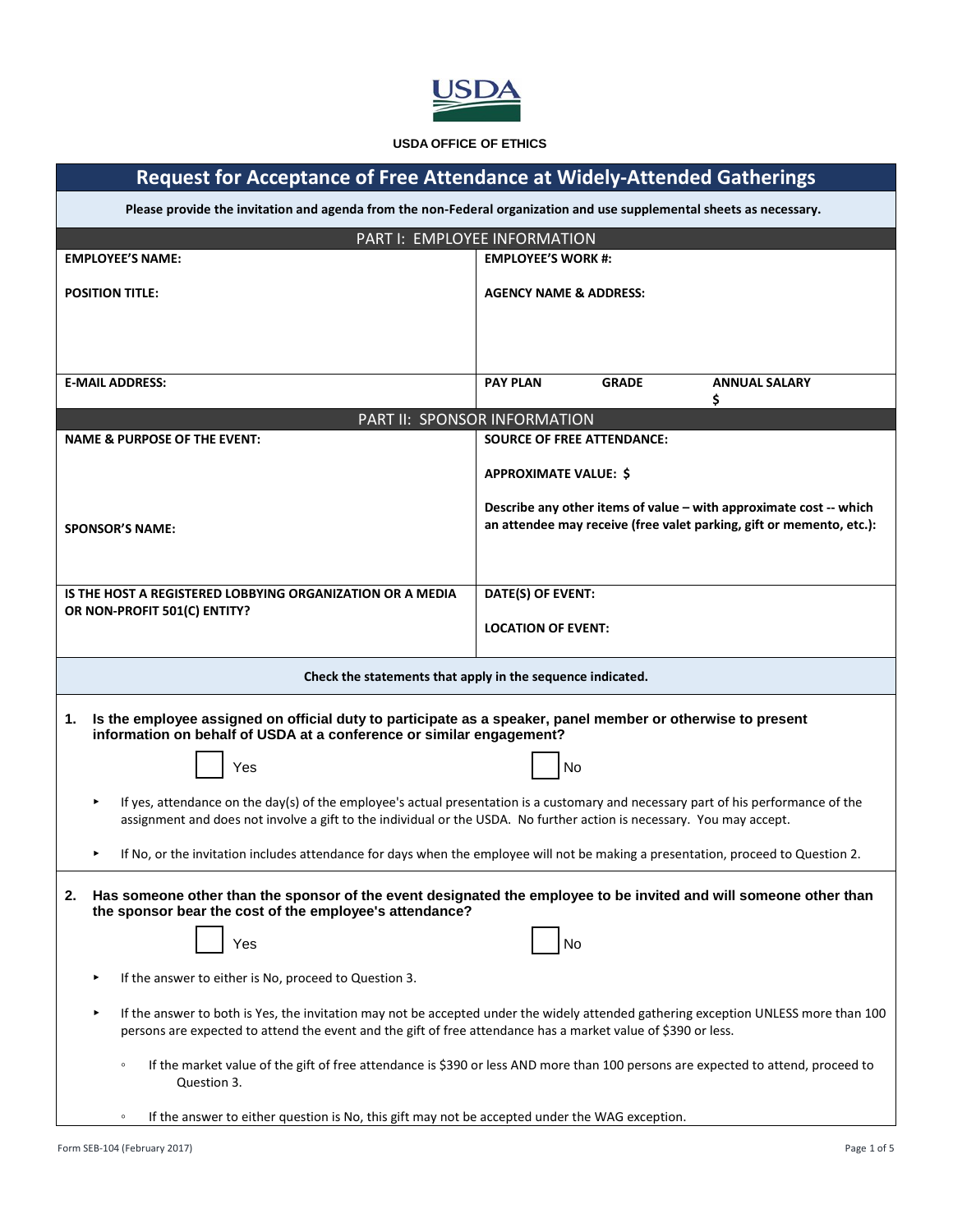| 3. | Was the offer of free attendance solicited?                                                                                                                                                                                                                                                                                                                                                                                                                                                                                          |  |  |
|----|--------------------------------------------------------------------------------------------------------------------------------------------------------------------------------------------------------------------------------------------------------------------------------------------------------------------------------------------------------------------------------------------------------------------------------------------------------------------------------------------------------------------------------------|--|--|
|    | Yes (If Yes, the invitation may not be accepted.)<br>NO (If No, proceed to Question 4.)                                                                                                                                                                                                                                                                                                                                                                                                                                              |  |  |
| 4. | Is the event "widely attended" within the meaning of $5$ CFR $2635.204(g)(2)$ ? A gathering is widely attended if it is expected that a large number<br>of persons will attend, that persons with a diversity of views or interests will be present, for example, if it is open to members from throughout the interested industry or<br>profession or if those in attendance represent a range of persons interested in a given matter, and that there will be an opportunity to exchange ideas and views among invited<br>persons. |  |  |
|    | Is the event open to members from throughout a given industry?<br>a.<br>Yes<br>No                                                                                                                                                                                                                                                                                                                                                                                                                                                    |  |  |
|    | If Yes, please provide a brief description including the different interests and points of view they may represent:                                                                                                                                                                                                                                                                                                                                                                                                                  |  |  |
|    | Will individuals in attendance represent a range of persons interested in a given matter?<br>b.<br>Yes<br>No<br>If Yes, please provide a brief description of likely attendees (government employees, industry, public, scientists, etc.) Describe<br>by groups -- not individual names:                                                                                                                                                                                                                                             |  |  |
|    | Is the event expected to be attended by a large number of people?<br>c.<br>Yes<br>No<br>If Yes, please provide the approximate number of expected attendees:                                                                                                                                                                                                                                                                                                                                                                         |  |  |
| 5. | Will fundraising be part of the event?<br>Yes<br>No<br>Tr Yes, please provide details about the fundraising efforts (now are the funds being raised, seating arrangements, etc.):                                                                                                                                                                                                                                                                                                                                                    |  |  |
|    |                                                                                                                                                                                                                                                                                                                                                                                                                                                                                                                                      |  |  |
| 6. | Is attendance at this event in the interest of the agency because it will further agency programs or operations?<br>Yes<br>No                                                                                                                                                                                                                                                                                                                                                                                                        |  |  |
|    | If Yes, explain how the event relates to the employee's duties and how attendance would further agency programs:                                                                                                                                                                                                                                                                                                                                                                                                                     |  |  |
|    | If No, the gift may not be accepted under this exception.                                                                                                                                                                                                                                                                                                                                                                                                                                                                            |  |  |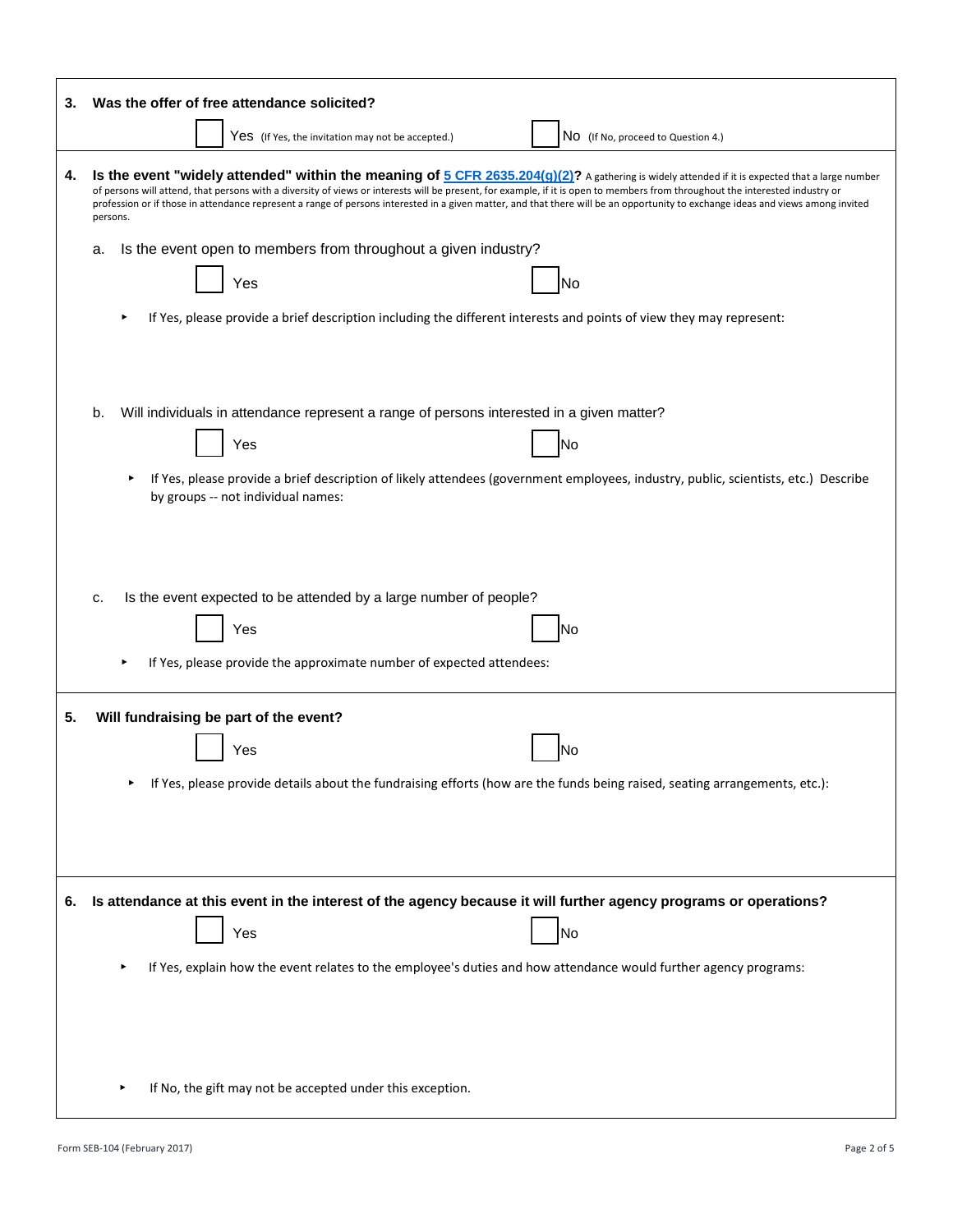| 7.                                                                                                                                                                                                                                                |                                                                                                                                                                                                                                                                                                                                                                                                                                                               | A WAG exception involves a gift to an individual rather than to the USDA. Therefore, any individual subject to a leave<br>system must be on his own time or have an excused absence.                                                                                     |  |  |  |
|---------------------------------------------------------------------------------------------------------------------------------------------------------------------------------------------------------------------------------------------------|---------------------------------------------------------------------------------------------------------------------------------------------------------------------------------------------------------------------------------------------------------------------------------------------------------------------------------------------------------------------------------------------------------------------------------------------------------------|--------------------------------------------------------------------------------------------------------------------------------------------------------------------------------------------------------------------------------------------------------------------------|--|--|--|
|                                                                                                                                                                                                                                                   |                                                                                                                                                                                                                                                                                                                                                                                                                                                               | Will the event be held after duty hours (e.g. evening, weekend)?<br>Yes<br>No<br>If during duty hours, the employee may be on excused absence in accordance with applicable USDA policies and practices.                                                                 |  |  |  |
|                                                                                                                                                                                                                                                   |                                                                                                                                                                                                                                                                                                                                                                                                                                                               | Yes<br>No                                                                                                                                                                                                                                                                |  |  |  |
| 8.                                                                                                                                                                                                                                                | Does the invitation include attendance by the employee's spouse or other guest?                                                                                                                                                                                                                                                                                                                                                                               |                                                                                                                                                                                                                                                                          |  |  |  |
|                                                                                                                                                                                                                                                   |                                                                                                                                                                                                                                                                                                                                                                                                                                                               | Yes<br>No                                                                                                                                                                                                                                                                |  |  |  |
|                                                                                                                                                                                                                                                   |                                                                                                                                                                                                                                                                                                                                                                                                                                                               | If Yes, does your spouse work for USDA?                                                                                                                                                                                                                                  |  |  |  |
|                                                                                                                                                                                                                                                   |                                                                                                                                                                                                                                                                                                                                                                                                                                                               | Yes<br>No                                                                                                                                                                                                                                                                |  |  |  |
|                                                                                                                                                                                                                                                   |                                                                                                                                                                                                                                                                                                                                                                                                                                                               | If Yes, where?                                                                                                                                                                                                                                                           |  |  |  |
|                                                                                                                                                                                                                                                   |                                                                                                                                                                                                                                                                                                                                                                                                                                                               | If Yes, will other attendees at the event generally be accompanied by their spouse or other guests?                                                                                                                                                                      |  |  |  |
|                                                                                                                                                                                                                                                   |                                                                                                                                                                                                                                                                                                                                                                                                                                                               | Yes<br>No                                                                                                                                                                                                                                                                |  |  |  |
| Note: If yes, and someone other than the event sponsor is paying, the value of the guest's free attendance must be aggregated with<br>the value of the employee's free attendance in applying the \$390 ceiling for WAGs offered by non-sponsors. |                                                                                                                                                                                                                                                                                                                                                                                                                                                               |                                                                                                                                                                                                                                                                          |  |  |  |
|                                                                                                                                                                                                                                                   |                                                                                                                                                                                                                                                                                                                                                                                                                                                               | 9. Does the event sponsor have interests that may be substantially affected by the performance or nonperformance<br>of the attendee's official duties? (If the sponsor is an organization/association, do the majority of its members have such interests?)<br>Yes<br>No |  |  |  |
|                                                                                                                                                                                                                                                   | If the response to Question 9 is No, please forward this form to your Ethics Official for approval. If the response to Question<br>$\circ$<br>9 is Yes, authorization to attend may be granted only if the Ethics Advisor issues a written finding that USDA's interest in the<br>employee's participation outweighs concern that acceptance of the gift may or may appear to improperly influence the<br>employee in the performance of his official duties. |                                                                                                                                                                                                                                                                          |  |  |  |
|                                                                                                                                                                                                                                                   | If the response to Question 9 is Yes, please provide the following information to assist the Ethics Official in reaching a<br>decision. (You may attach a separate sheet of paper with this information) --                                                                                                                                                                                                                                                   |                                                                                                                                                                                                                                                                          |  |  |  |
|                                                                                                                                                                                                                                                   |                                                                                                                                                                                                                                                                                                                                                                                                                                                               | Describe the purpose and the importance of the event to USDA:<br>$\circ$                                                                                                                                                                                                 |  |  |  |
|                                                                                                                                                                                                                                                   |                                                                                                                                                                                                                                                                                                                                                                                                                                                               | Provide information on the nature and sensitivity of any pending matter(s) affecting the interests of the sponsor of the<br>$\circ$<br>event:                                                                                                                            |  |  |  |
|                                                                                                                                                                                                                                                   |                                                                                                                                                                                                                                                                                                                                                                                                                                                               | Describe the significance, if any, of the employee's role in the matter described above:<br>$\circ$                                                                                                                                                                      |  |  |  |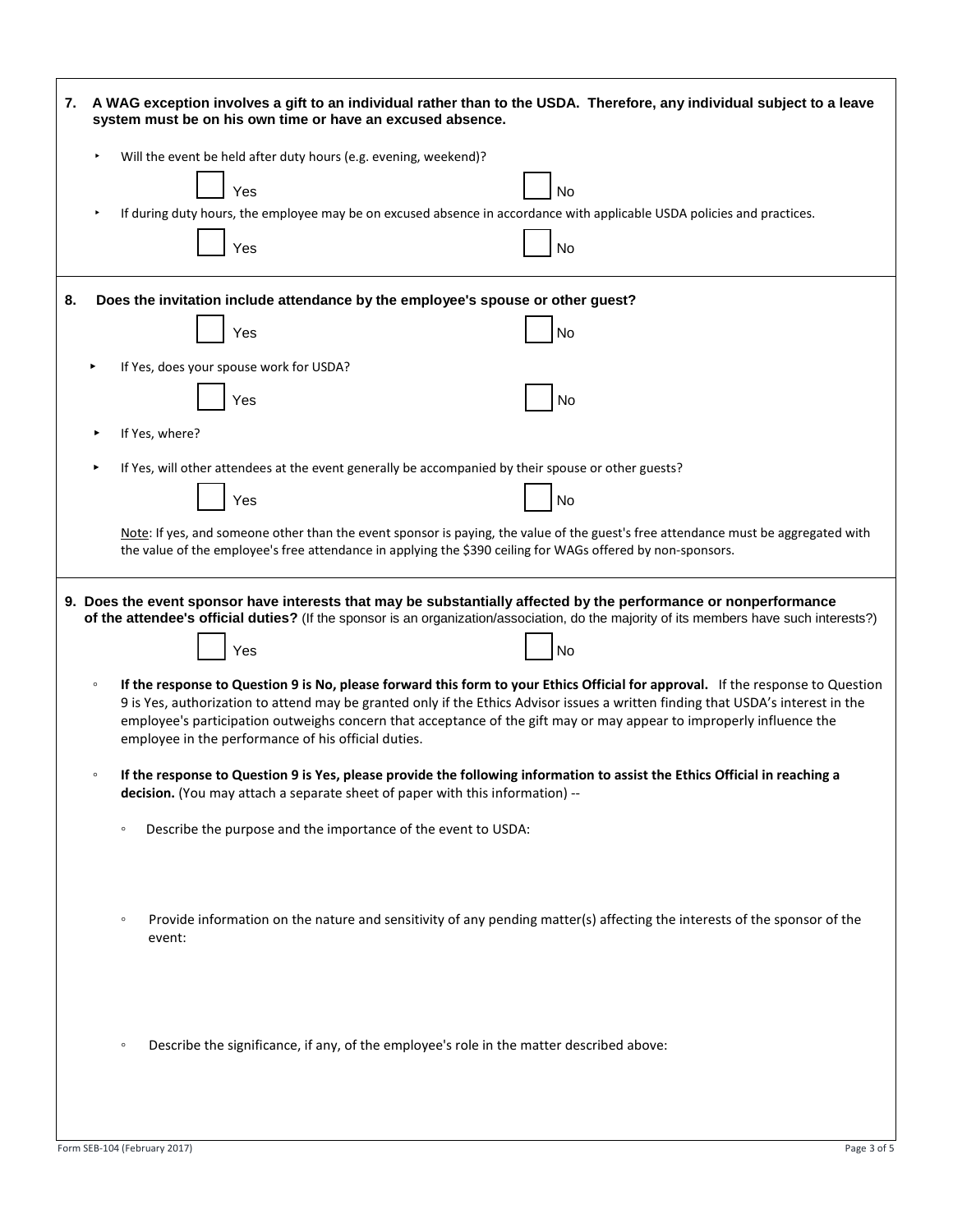| PART III: CERTIFICATION/RECOMMENDATION                                                                                                                                                                   |                           |  |  |
|----------------------------------------------------------------------------------------------------------------------------------------------------------------------------------------------------------|---------------------------|--|--|
| <b>EMPLOYEE'S SIGNATURE</b>                                                                                                                                                                              |                           |  |  |
| I certify that the statements made and information provided on this form are true, complete, and correct to the best of my<br>knowledge. A copy of the invitation is attached.                           |                           |  |  |
| <b>Employee's Signature:</b>                                                                                                                                                                             |                           |  |  |
| <b>SUPERVISOR'S RECOMMENDATION &amp; SIGNATURE</b>                                                                                                                                                       |                           |  |  |
| <b>Recommend Approval</b>                                                                                                                                                                                | Do Not Recommend Approval |  |  |
| <b>Supervisor's Signature:</b>                                                                                                                                                                           | Title:                    |  |  |
| <b>AGENCY/AREA ETHICS OFFICIAL RECOMMENDATION</b>                                                                                                                                                        |                           |  |  |
| Based on my review of the above statements and supporting documentation supplied by the employee, this constitutes my<br>determination pursuant to 5 CFR 2635.204(g)(2), that the employee's request is: |                           |  |  |
| Approved as requested                                                                                                                                                                                    | Disapproved               |  |  |
| Approved with the following conditions:                                                                                                                                                                  |                           |  |  |
|                                                                                                                                                                                                          |                           |  |  |
| Signature:                                                                                                                                                                                               | Title:                    |  |  |
|                                                                                                                                                                                                          |                           |  |  |
| <b>USDA OFFICE OF ETHICS - CONCURRENCE</b>                                                                                                                                                               |                           |  |  |
| Concur                                                                                                                                                                                                   |                           |  |  |
| Do not Concur for this reason:                                                                                                                                                                           |                           |  |  |
|                                                                                                                                                                                                          |                           |  |  |
|                                                                                                                                                                                                          |                           |  |  |
| Signature:                                                                                                                                                                                               | Title:                    |  |  |
|                                                                                                                                                                                                          |                           |  |  |